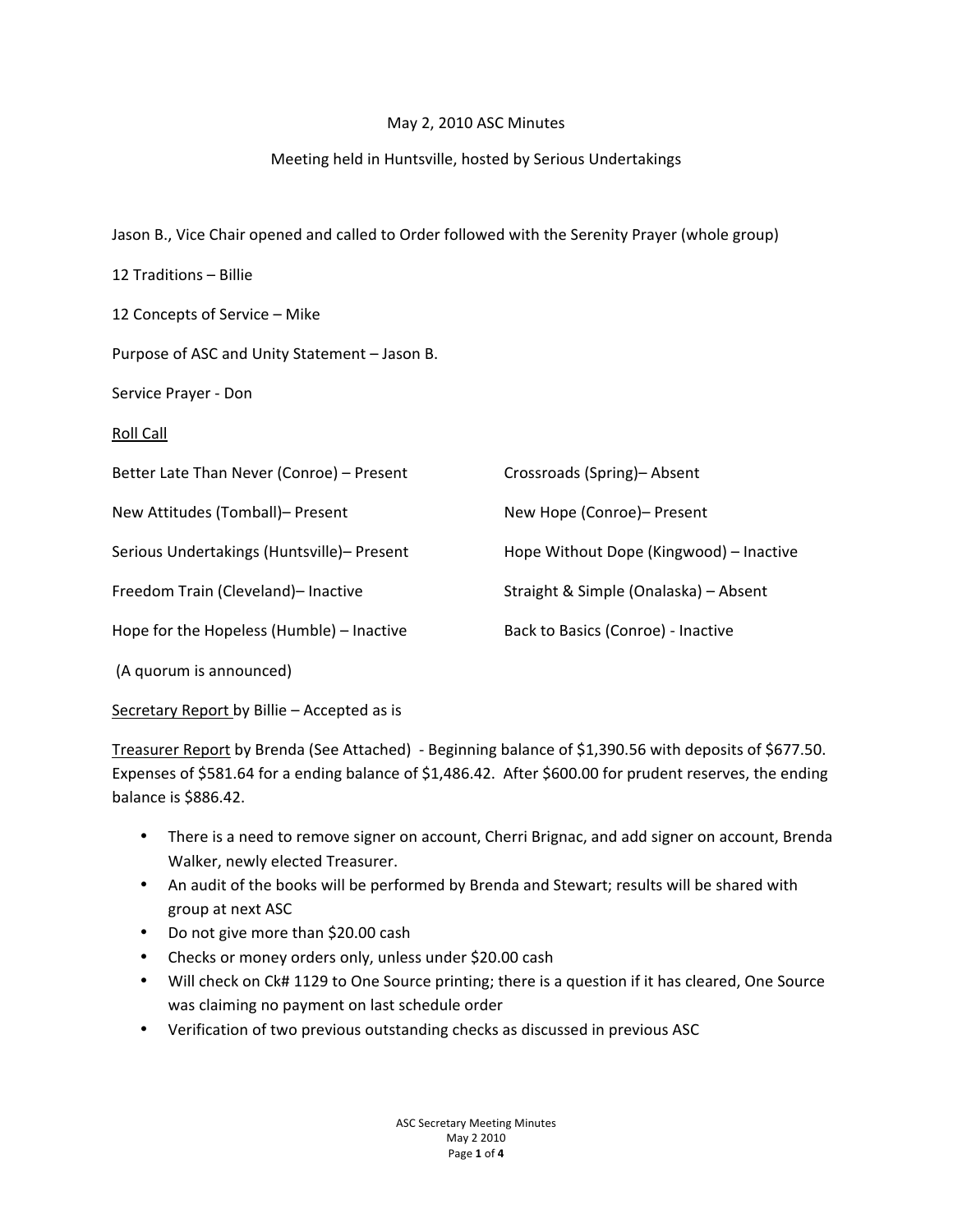• Recommends adding a Co-Treasurer's position so that there will be a smooth transition upon the next election process

RCM Report by Marty (RCM1) / Stewart (RCM 2) -

- There are (5) motions at the Regional level; all GSR's have given their voting preference
- There are still no Regional Meeting Minutes
- Stewart has received the May Agenda and will send to Marty and ASC

## H & I Report by Don K. –

- Meetings are the same
- Steffani of BLTN has appointments set up Conroe Regional Hospital Detox and TRI Co. MHMRA to provide serve to these facilities
- Steffani of BLTN has taken over the MOCO-women's meeting
- Volunteers are needed
- Literature has been received and a receipt turned in for the cost
- Brayden from the Woodlands Group has a contact for MOCO Juvenile office and would like to establish a meeting

# PI Report by Jason -

- Discussion of a Poster Day; will get in touch with Sara P for format –Table till next ASC
- Inquiry about Literature Racks; approval for the MOCO Adult probation office
- Schedule changes are due today for the next printing

# Activities Report by Robert -

Fundraiser info:

- Crawfish Boil hosted by Crossroads, Spring raised \$505.00
- Volleyball hosted by New Attitudes, Tomball on Saturday, May 15 at 10 am at Borough Park (See flyer)
- T-shirt pre-sales should start. Cost is \$15.00. GSR's to take orders.
- A subcommittee meeting for FBTL was held on 5/1. Finalized plans and an agenda was established for the event

Other events at local groups:

• First Friday, every month – Game Nite at Better Late Than Never, Conroe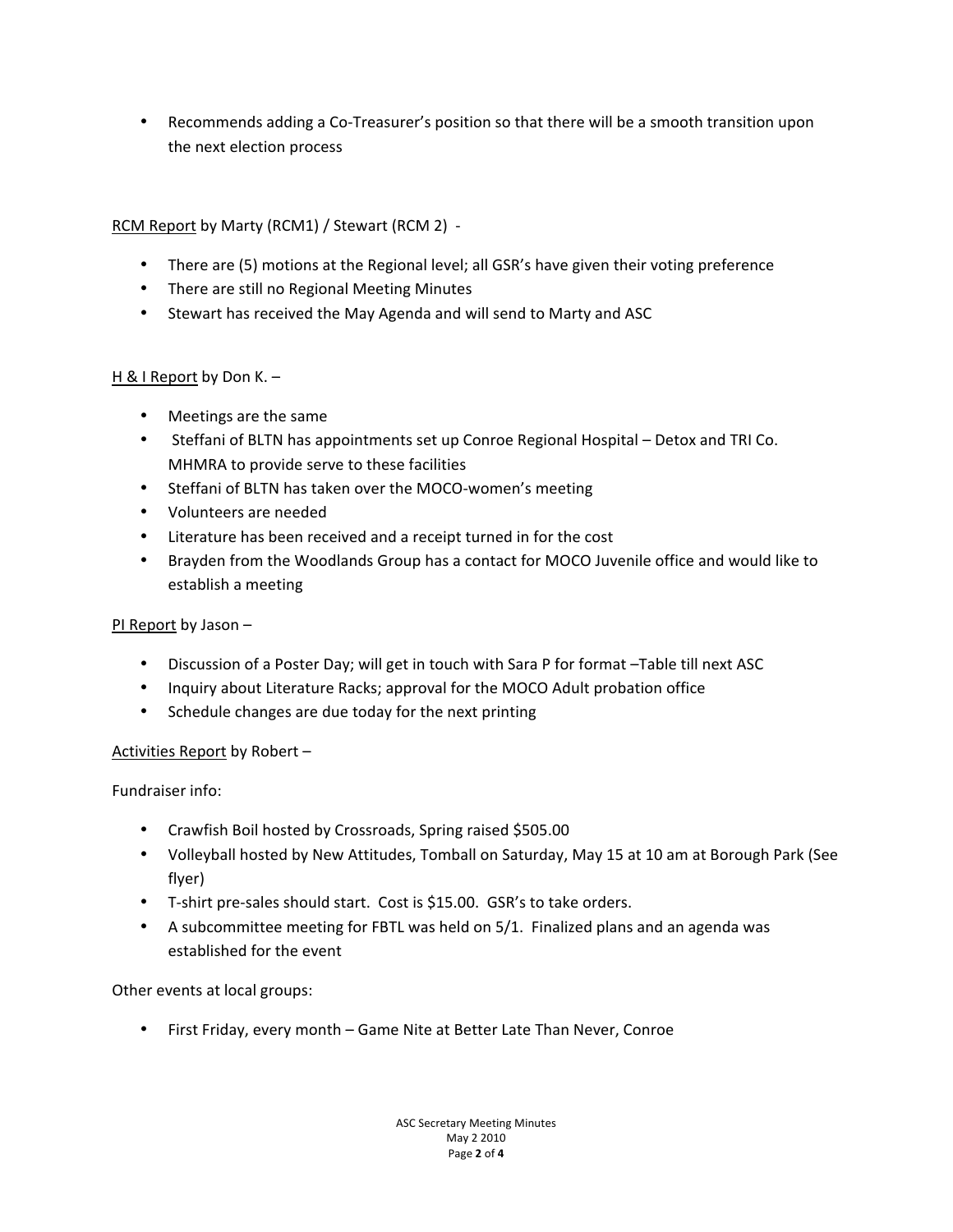## Web servant Report - Bob

Any flyers or information sent to Bob should be sent in jpeg or PDF format

- Issues with NASCONA website; domain name has been canceled; trying to get it fixed until then use: NASCNA.org (Leave out the "O")
- Actively working on site to get updated with current info

### Adhoc Report - Stewart

Version of revision of changes being made to the Northside Area Service Committee of NA Policy (12-08 version) were given to Billie to complete the revisions and bring back to ASC for final acceptance

Vice Chair Report - none

### **\*Break\*+,**

**Called to order with the Serenity Prayer; 7<sup>th</sup> Tradition Basket passed - \$39.00 collected; Serious** Undertakings to donate

### Group Reports

**Better Late Than Never (Conroe) – Mike** Karaoke was successful, first Friday of every month will be game nite; there will be no karaoke in May ; Birthdays – Jason, 4 years; Sheila, 3 years, Jimmy 8 years, and many more listed on info board, Tuesday, Wednesday, and Friday 8pm meetings has low attendance, Donation – (will be given for either 100 or 125), \*new meeting\* Sunday @4:30 – Women's Step Study

**New Attitudes (Tomball)– Debbie** Fundraiser being hosted – May 15<sup>th</sup>, Volleyball; having more involvement at Group Conscience, talk of having a Poster Day; no birthdays ; no donation ;

New Hope Group (Conroe) – Robert **Possible new meeting location** – to Splendora off of 2090;low attendance of 2-3 and high of 7-9; no birthdays and no donation; new PI chair - Donald

**Serious Undertakings (Huntsville) – Don K.** \$20.00 donation; Birthdays – Don K, 5 years and Bradley, 2 years

#### **Sharing**

Brenda – will pay HASCONA \$50/month payment for the phone line; books to be checked and payment made to catch up, Regional donation is made quarterly – ASC to donate  $\frac{1}{2}$  from FBTL